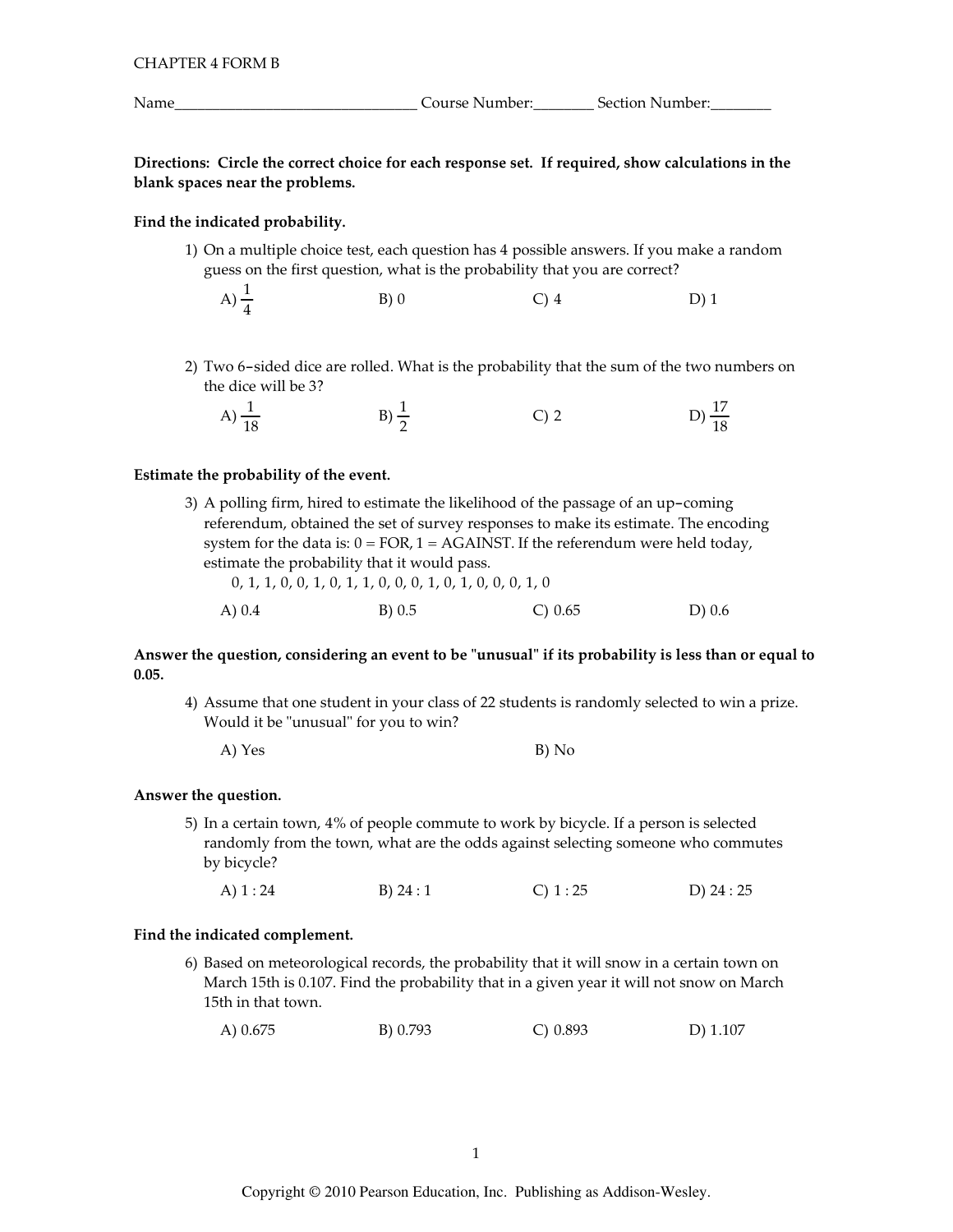#### **CHAPTER 4 FORM B**

### Find the indicated probability.

7) A study of consumer smoking habits includes 155 people in the 18-22 age bracket (57 of whom smoke), 136 people in the 23-30 age bracket (37 of whom smoke), and 87 people in the 31-40 age bracket (24 of whom smoke). If one person is randomly selected from this sample, find the probability of getting someone who is age 18-22 or does not smoke.

| A) 0.839 | B) 0.259 | C) $1.098$ | D $) 0.632$ |
|----------|----------|------------|-------------|
|----------|----------|------------|-------------|

8) The table below describes the smoking habits of a group of asthma sufferers.

|       |           | Occasional Regular Heavy |        |              |      |
|-------|-----------|--------------------------|--------|--------------|------|
|       | Nonsmoker | smoker                   | smoker | smoker Total |      |
| Men   | 394       | 32                       | 77     | 46           | 549  |
| Women | 367       | 35                       | 75     | 50           | 527  |
| Total | 761       | 67                       | 152    | 96           | 1076 |

If one of the 1076 people is randomly selected, find the probability of getting a regular or heavy smoker.

| A) $0.141$ | B) 0.230 | C) 0.114 | D) 0.496 |
|------------|----------|----------|----------|
|------------|----------|----------|----------|

9) A bin contains 63 light bulbs of which 6 are defective. If 4 light bulbs are randomly selected from the bin with replacement, find the probability that all the bulbs selected are good ones. Round to the nearest thousandth if necessary.

| A) 0 | B) 0.905 | C) 0.695 | D) 0.67 |
|------|----------|----------|---------|
|      |          |          |         |

10) Among the contestants in a competition are 43 women and 21 men. If 5 winners are randomly selected, what is the probability that they are all men? Round to five decimal places.

| A) $0.00267$ | B) 0.02778 | $C$ ) 0.02114 | D) 0.13691 |
|--------------|------------|---------------|------------|
|--------------|------------|---------------|------------|

#### Provide a written description of the complement of the given event.

- 11) When 100 engines are shipped, all of them are free of defects.
	- A) At least one of the engines is defective.
	- B) None of the engines are defective.
	- C) All of the engines are defective.
	- D) At most one of the engines is defective.

#### Find the indicated probability. Round to the nearest thousandth.

- 12) A sample of 4 different calculators is randomly selected from a group containing 12 that are defective and 37 that have no defects. What is the probability that at least one of the calculators is defective?
	- A $) 0.688$ B) 0.675  $C) 0.120$  $D) 0.312$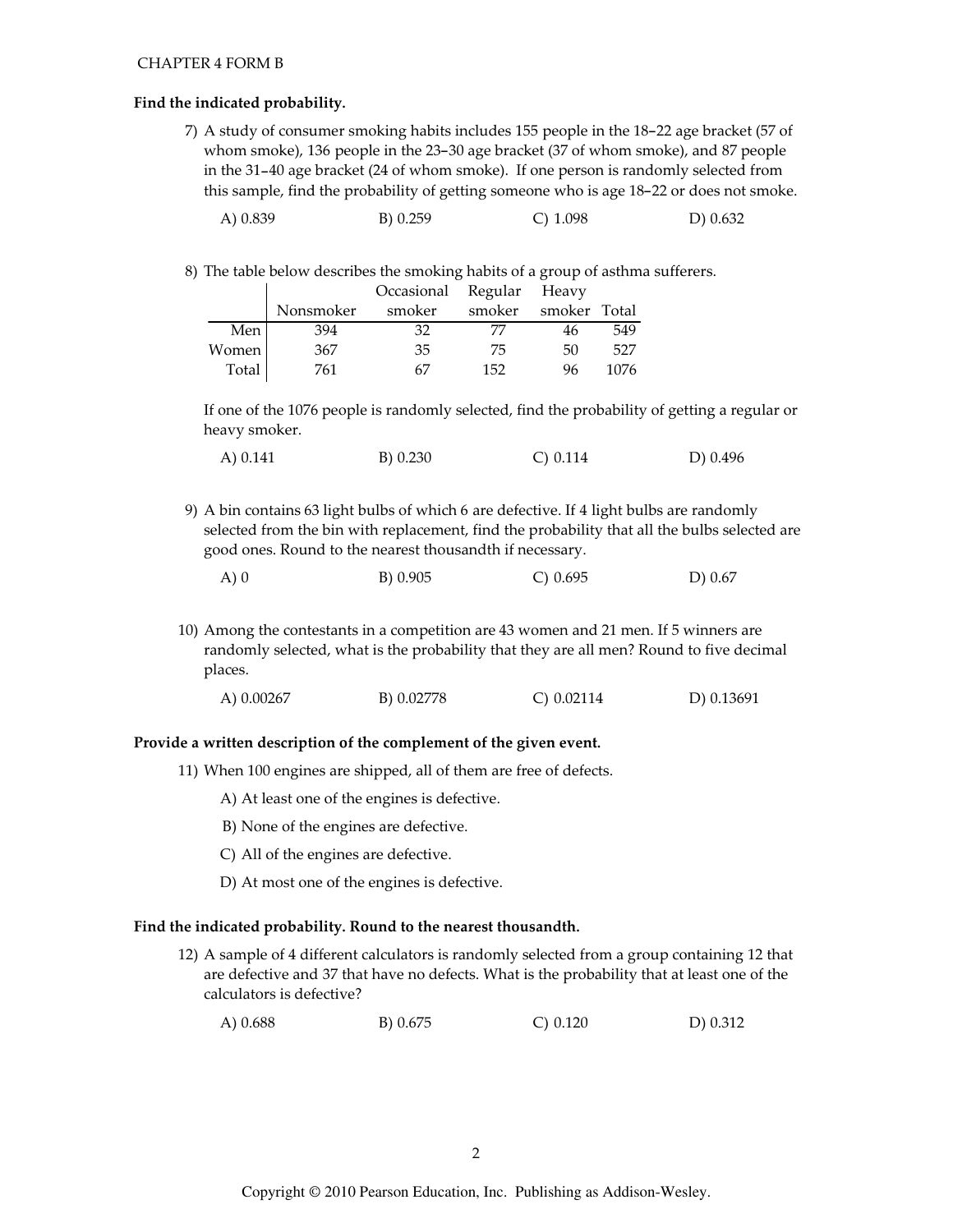## Find the indicated probability. Express your answer as a simplified fraction unless otherwise noted.

13) The table below shows the soft drinks preferences of people in three age groups.

|                                   |    | cola root beer lemon-lime |
|-----------------------------------|----|---------------------------|
| under 21 years of age $\sqrt{40}$ | 25 | 20                        |
| between 21 and $40$ 35            | 20 | 30                        |
| over 40 years of age   20         | 30 | 35                        |

If one of the 255 subjects is randomly selected, find the probability that the person drinks root beer given that they are over 40.

| $A)$ $\overline{AB}$ |                                  |
|----------------------|----------------------------------|
|                      | D) None of the above is correct. |

14) The following table contains data from a study of two airlines which fly to Small Town, USA.

|                  | Number of flights Number of flights |   |  |
|------------------|-------------------------------------|---|--|
|                  | which were on time which were late  |   |  |
| Podunk Airlines  | 33                                  |   |  |
| Upstate Airlines | 43                                  | 5 |  |

If one of the 87 flights is randomly selected, find the probability that the flight selected is an Upstate Airlines flight which was on time.

| A) $\frac{11}{76}$ |                                  |
|--------------------|----------------------------------|
| C) $\frac{43}{76}$ | D) None of the above is correct. |

#### Solve the problem.

15) A firm uses trend projection and seasonal factors to simulate sales for a given time period. It assigns "0" if sales fall, "1" if sales are steady, "2" if sales rise moderately, and "3" if sales rise a lot. The simulator generates the following output.

0112001103210102123120203102101

Estimate the probability that sales will rise at least moderately.

| B) 0.323<br>A) 0.419<br>C) 0.258 | D) 0.512 |
|----------------------------------|----------|
|----------------------------------|----------|

 $D)0$ 

## Evaluate the expression.

16)  $5^{P_4}$ B) 15  $C)$  120  $A)$  1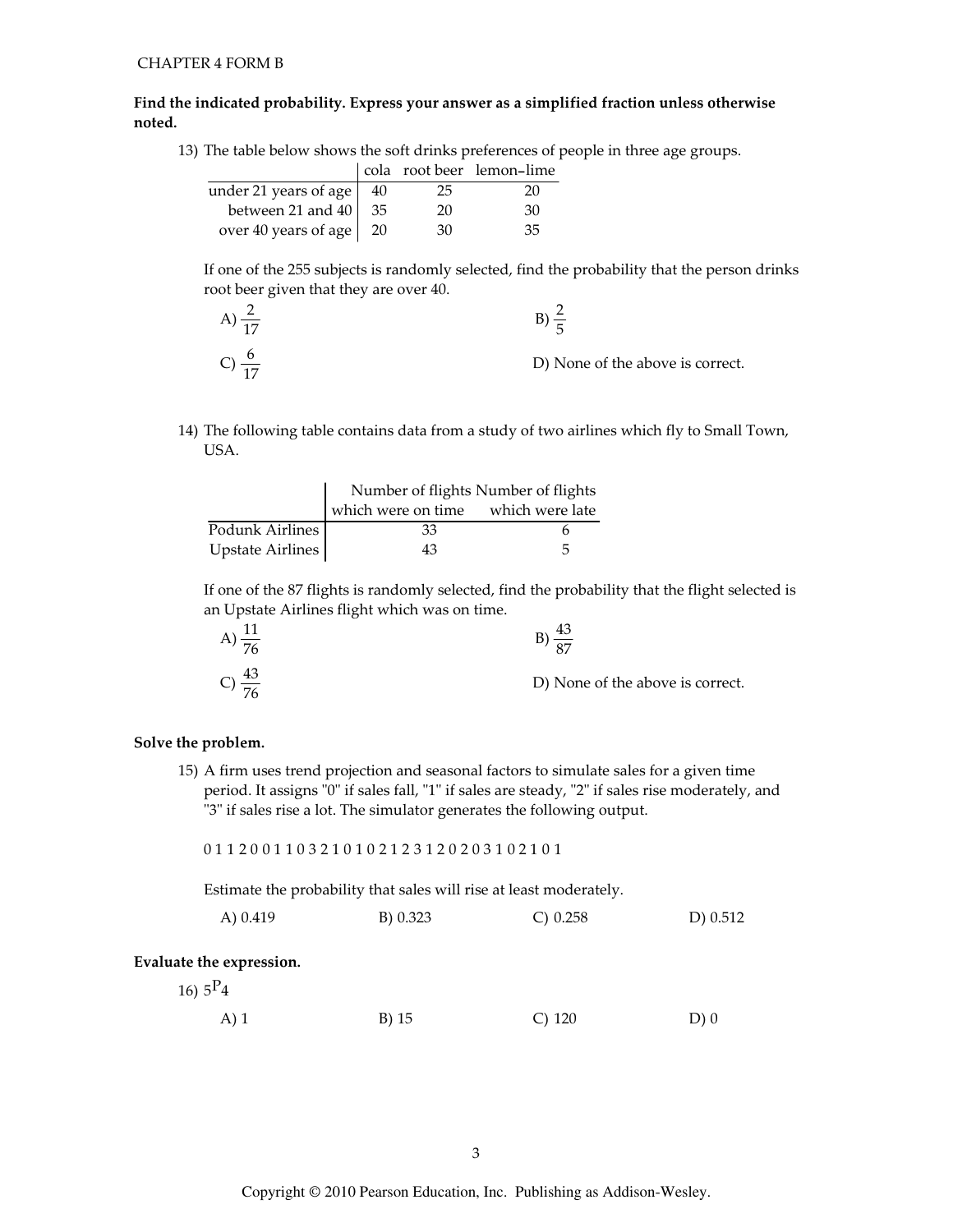## Solve the problem.

- 17) The library is to be given 3 books as a gift. The books will be selected from a list of 18 titles. If each book selected must have a different title, how many possible selections are there?
	- A) 4896 B) 5832  $C)$  816 D) 54
- 18) 8 basketball players are to be selected to play in a special game. The players will be selected from a list of 27 players. If the players are selected randomly, what is the probability that the 8 tallest players will be selected?

A) 
$$
\frac{8}{27}
$$
 \t\t B)  $\frac{1}{40,320}$  \t\t C)  $\frac{1}{213,127,200}$  \t\t D)  $\frac{1}{2,220,075}$ 

- 19) A pollster wants to minimize the effect the order of the questions has on a person's response to a survey. How many different surveys are required to cover all possible arrangements if there are 5 questions on the survey?
	- A) 25  $C$ ) 5 B) 120 D) 24
- 20) A tourist in France wants to visit 6 different cities. If the route is randomly selected, what is the probability that she will visit the cities in alphabetical order?

A) 720 \tB) 
$$
\frac{1}{36}
$$
 \tC)  $\frac{1}{720}$  \tD)  $\frac{1}{6}$